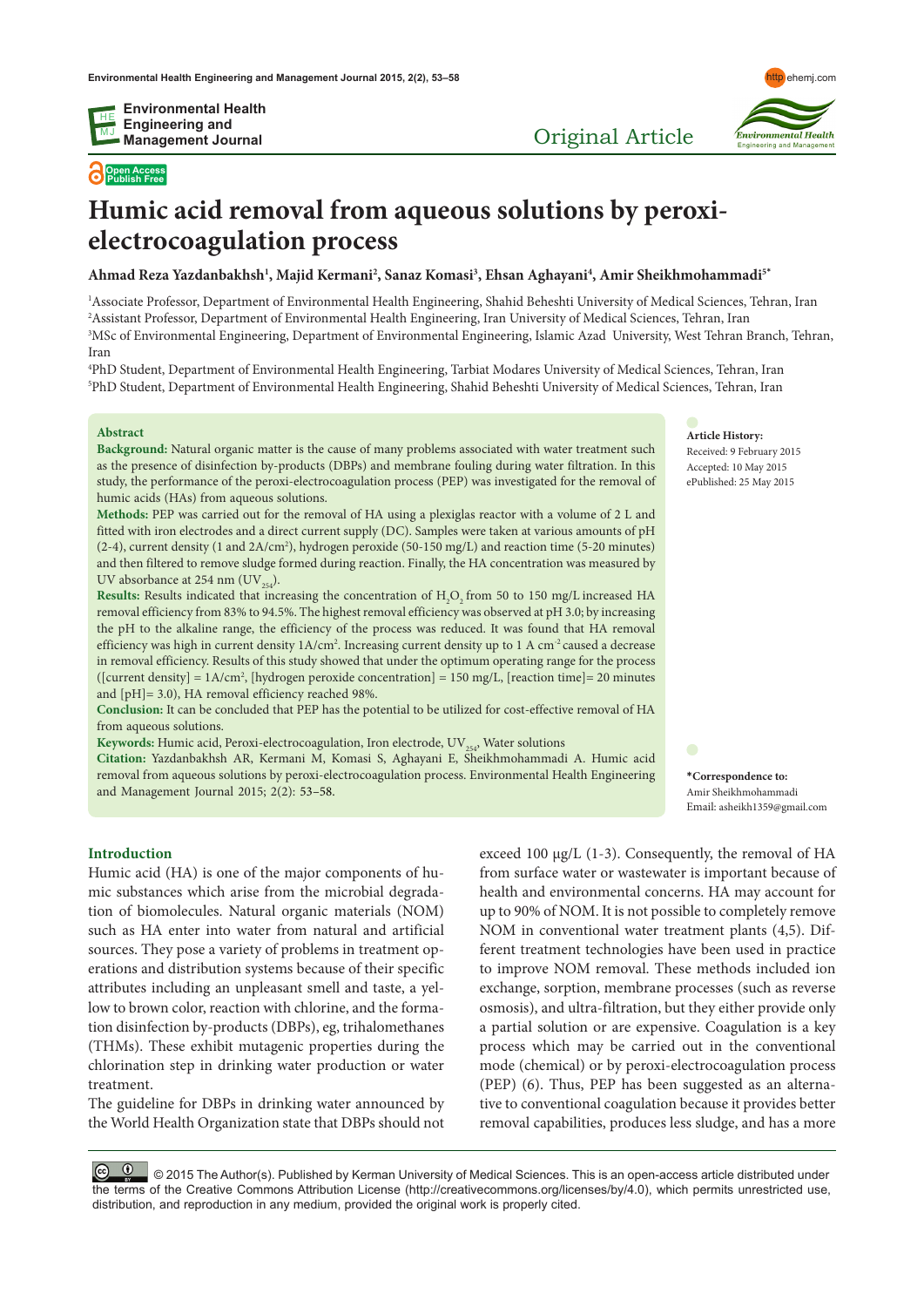readily filterable, minimal startup time (7-9).

Some limitations of the PEP are the periodical replacement of sacrificial anodes, minimum solution conductivity, the formation of toxic chlorinated organic compounds from effluent containing chlorides, the formation of an impermeable oxide film on the cathode, and resistance to the flow of electric current, which increases the cost of electricity thus increasing operational costs (10).

Stages in the PEP process include anode dissolution, formation of OH $\,$  ions and  $\rm H_{_2}$  at the cathode, electrolytic reactions at electrode surfaces, adsorption of coagulant on colloidal pollutants, and removal of colloids by sedimentation or flotation. Reactions carried out in the cathode and anode for the production of metal hydroxides include: **Mechanism 1: Anode:**

$$
4\text{Fe}_{(s)} \rightarrow 4\text{Fe}^{2+}{}_{(aq)} + 8\text{e}^{-}
$$
 (1)

$$
4Fe^{2+}_{(aq)} + 10H_2O_{(l)} + O_{2(aq)} \rightarrow 4Fe(OH)_{3(s)} + 8H^+_{(aq)}
$$
 (2)

**Cathode:**

$$
8H^*_{(aq)} + 8e^- \to 4H_{2(g)} \tag{3}
$$

# **Overall**:

$$
4Fe_{(s)} + 10 H_2O_{(l)} + O_{2(aq)} \rightarrow 4Fe(OH)_{3(s)} + 4H_{2(g)}
$$
(4)

In recent years, it has been recommended to combine electrocoagulation with hydrogen peroxide to increase the power of the electrocoagulation process. This method is based on the generation of a powerful oxidant (the hydroxyl radical [• OH]), because the OH radical attacks the organic substrates present in the water and wastewater and then degrades them (11-15). During the electrocoagulation process, Fe<sup>2+</sup> is the common ion generated at the anode; in contrast, OH− ions are produced at the cathode (16-19). By adding hydrogen peroxide into the PEP reactor, Fenton reactions are carried out in accordance with the following**:**

$$
\text{Fe}^{2+} + \text{H}_2\text{O}_2 \rightarrow \text{Fe}^{3+} + \text{OH}^+ + \text{OH}^+ \tag{5}
$$

 $Fe^{3+} + H_2O_2 \leftrightarrow Fe-OOH^{2+} + H^+ \leftrightarrow Fe^{2+} + HO_2^+ + H^+$  (6) Vasudevan (20) studied the removal of phenol from water by the PEP. Their results showed that phenol was removed by PEP at 92% efficiency. Evrim Yüksel et al (21) achieved a removal efficiency of 81.6% in the removal of sodium dodecyl sulfate from synthetic wastewater by the peroxi-electrocoagulation method. Vasudevan and Lakshmi (22) also studied the removal of boron from water by electrochemical processes and investigated various operating parameters such as initial boron ion concentration, initial pH, current density, and temperature. Their results showed a removal efficiency of 93.2% under optimum operating conditions. Kamaraj et al (23) studied the adsorption of 2,4-dichlorophenoxyacetic acid (2,4-D) from water by in situ generated metal hydroxides using sacrificial anodes. The results showed that the maximum removal efficiency of 91.0% was achieved with iron as the

anode. The current study examined the possibility of HA removal from aqueous solutions by PEP and evaluated the influence of operation parameters such as initial pH, current density, amount of hydrogen peroxide, and reaction time on HA removal efficiency.

# **Methods**

# *Material*

All chemical reagents used in bench-scale tests were analytical grade. The materials used in this study included sulfuric acid (96%) and NaOH (98%) for pH adjustment and technical grade hydrogen peroxide (30% w/w and density of 1.13 kg/L), purchased from the Merck company.

# *Set-up and Procedure*

A stock solution of HA was prepared by dissolving HA powder in 100 mL NaOH (0.1N). The prepared solution was kept for a day, and then its volume was increased to 1 L with distilled water. The solution was filtered using a Whatman filter, which was then placed in an oven at a temperature of 103°C-105°C. The difference between the primary and secondary weight of the filter was determined to be 314.5 mg/L. Working solutions (4, 8, and 10 mg/L) were prepared by diluting the stock solution in deionized water.

The batch experimental setup is schematically shown in Figure 1. Water was electrochemically oxidized in an undivided cell reactor equipped with a magnetic stirrer using a constant speed of 200 rpm in order to get a correct homogenization of the wastewater-floc mixture. The reactor consisted of an EC cell, a DC power supply, and monopolar electrodes in parallel connections. All experiments were run under isoperibolic conditions and at a temperature of 20ºC. The reaction was timed starting when the DC power supply was switched on. Two flat plates with smooth surfaces were connected as cathodes and 2 as anodes. Each electrode measured 4 cm  $\times$  3 cm, and the distance between the iron electrodes was 1 cm. To remove the influence mass transfer rate of pollutants to the electrodes (iron salts produce electrode passivation and cause a 50% increase in treatment time and power requirements), high mixing was ensured by a magnetic stirrer. To maintain



**Figure 1.** A schematic diagram of the electrochemical reactor.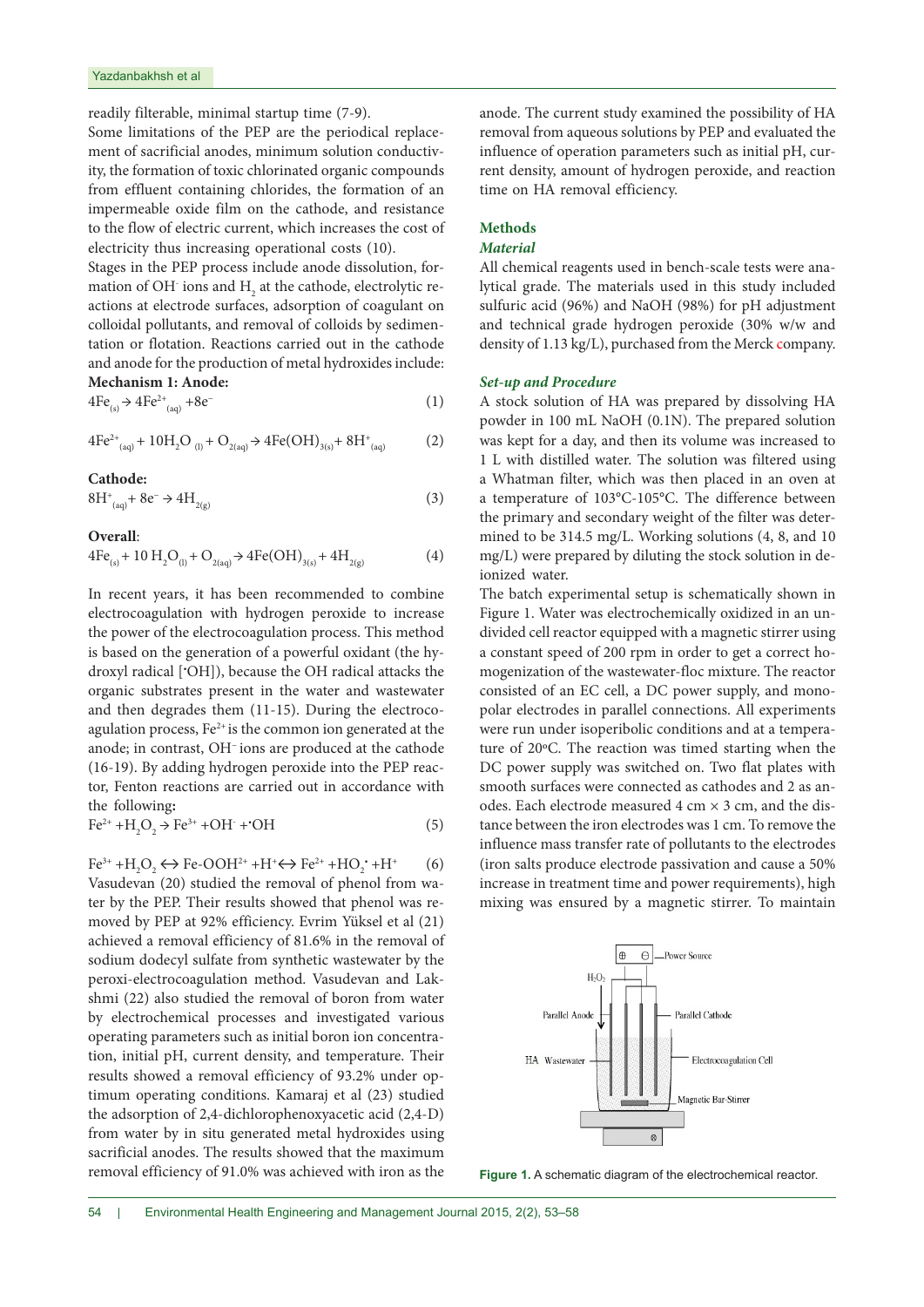the same experimental conditions, the Fe electrodes were polished with grinding papers and then rinsed with soapy water and deionized water after each experiment.

The effects of the main operational variables (including solution pH [2-4], current density [1 and 2 A/cm2 ], reaction time [5–20 minutes], and  $H_2O_2$  [50-150 mg/L]) on the electrochemical process in treating HA were investigated in various runs. At the beginning of a run, the HA solution was fed into the reactor; then the electrodes were connected to the DC power supply and the reaction was started while the cell content was gently stirred (200 rpm).  $\mathrm{H}_\mathrm{2}\mathrm{O}_\mathrm{2}$  was added at desired rates to the reactor for enhanced pollutant removal.

## *Analytic Procedure*

The HA samples were measured by HACH spectrophotometer (DR 5000) at a wavelength of 254 nm after filtration through a Millipore membrane filter with a 0.45 µm pore size. Experiments with 3 replications were conducted according to the standard methods for examination of water and wastewater (24). Data was analyzed using Excel software.

#### **Results**

To determine the optimal amount of  $\mathrm{H}_{2}\mathrm{O}_{2}$ , concentrations in the range of 50 to 150 mg/L were investigated, and the results are presented in Figure 2. It was observed that increasing the concentration of  $\rm{H_{2}O_{2}}$  increased the removal of HA. For example, in the initial HA concentration of 4 mg/L, increasing the  $H_2O_2$  concentration from 50 to 150 mg/Lincreased HA removal efficiency from 83% to 94.5% at pH 3.0 and current density 1A after 20 minutes.

pH plays a significant role in the performance of the Fenton process. Various studies have shown that an acidic pH of 2-4 is the best range for the Fenton reaction; therefore, the performance of PEP for the removal of HA was investigated in a pH range of 2-4 (Figure 3). The highest removal efficiency was observed at pH 3.0; increasing pH to the alkaline range reduced the efficiency of the process. The results of the influence of the current density on the HA removal are presented in Figure 4. It was found that the HA removal efficiency was high in current density 1A/



**Figure 2.** Effect of hydrogen peroxide on HA removal efficiency (peroxi-electrocoagulation process [PEP]; initial HA, 4 mg/L; pH, 3; current density, 1A/cm<sup>2</sup>; distance between plates, 1 cm).

cm<sup>2</sup>. Increasing current density up to 1A/cm<sup>2</sup> caused a decrease in removal efficiency. The minimum energy consumption, was 10 kWh (kg HA)<sup>-1</sup> at current density 1 1A/ cm2 for a 20 minutes reaction time.

As shown in Figure 5, early on, the pollutant decomposition rate was very high, and increasing reactive time did not significantly affect the removal of HA. The effects of initial HA on removal efficiency are shown in Figure 6. Results of this study confirm that increasing the HA concentration increases the efficiency of the electrochemical process.

#### **Discussion**

Results of the current study indicated that increasing the  $\rm H_2O_2$  concentration increased HA removal efficiency. Determining the optimal amount of hydrogen peroxide in PEP is very important and necessary because of: (*a*) the high cost of hydrogen peroxide in high concentrations; (*b*) reduced production of hydroxyl radical exceeding  $\mathrm{H}_{2}\mathrm{O}_{2}$ 



**Figure 3.** Effect of initial pH on HA removal efficiency (peroxielectrocoagulation process [PEP]; initial HA, 4 mg/L; hydrogen peroxide, 150 mg/L; current density, 1A/cm<sup>2</sup>; distance between plates, 1 cm).



**Figure 4.** Effect of current densityon HA removal (initial HA, 4 mg/L; pH, 3;  $H_2O_2$ , 150 mg/L; distance between plates, 1 cm).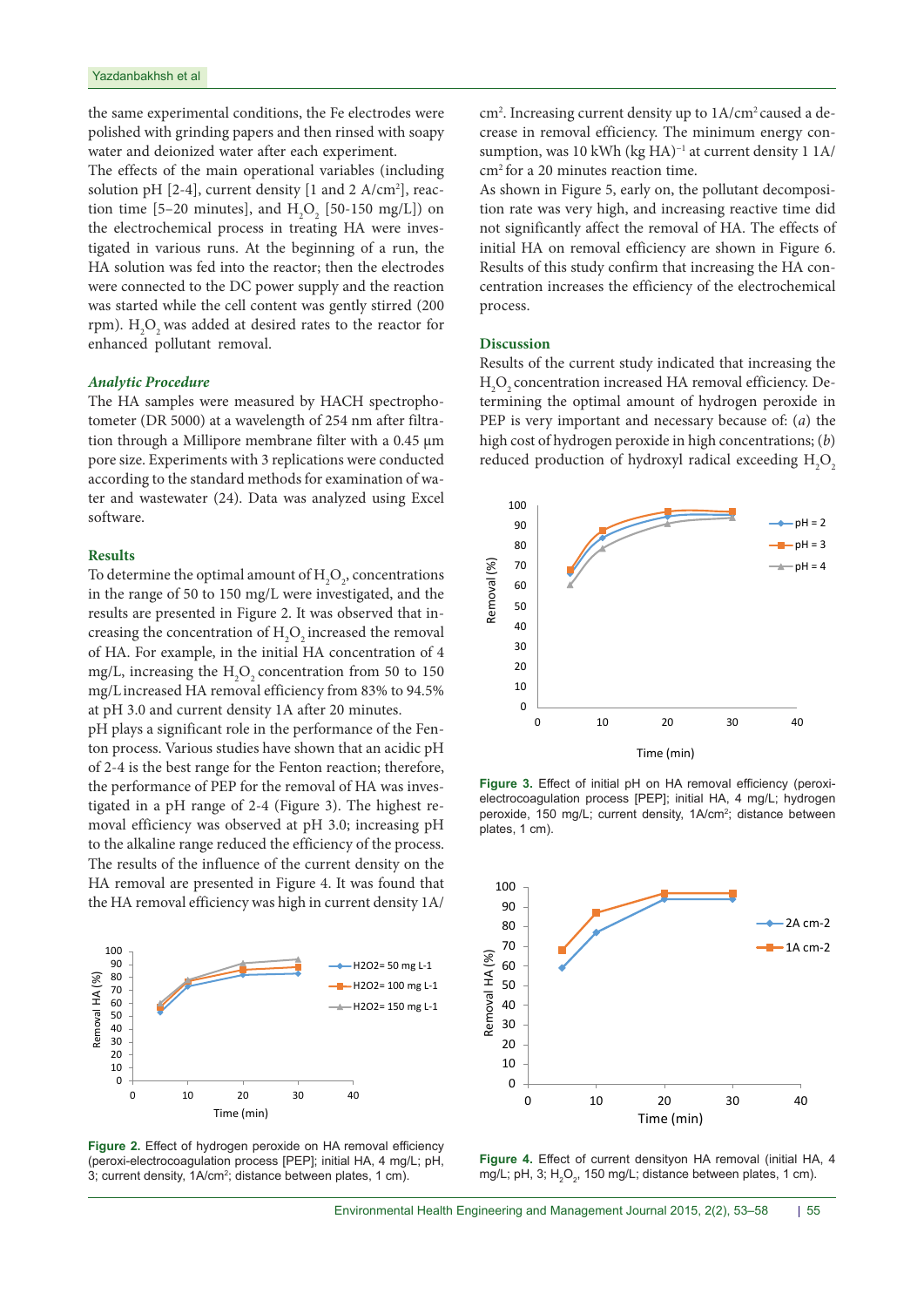

**Figure 5.** Effect of reaction time on HA removal efficiency (peroxielectrocoagulation process [PEP]; initial HA, 4 mg/L; hydrogen peroxide, 150 mg/L; pH, 3; current density, 1A/cm<sup>2</sup>; distance between plates, 1 cm).



**Figure 6.** Effect of initial HA (peroxi-electrocoagulation process [PEP]; hydrogen peroxide,150 mg/L; Initial HA, 4-10 mg/L; pH, 3; current density, 1A/cm<sup>2</sup>; distance between plates, 1 cm).

 $\rm (H_2O_2$  acts as a scavenger of the OH according to reaction 7); and (*c*) increased chemical oxygen demand by residual  $H_2O_2$  (15,16,25,26).

$$
H_2O_2 + \cdot OH \rightarrow H_2O + HO_2 \cdot (7)
$$

It can be concluded that the removal of HA increases when the concentration of hydrogen peroxide is increased. Mahesh et al (26) examined the effects of different concentrations of hydrogen peroxide on the reduction of humic substances from leachate using the Fenton oxidation process and chemical coagulation. They concluded that the removal of humic substances increases when the concentration of hydrogen peroxide is increased to a certain concentration due to the production of hydroxyl radicals. Increasing the hydrogen peroxide concentration over this amount caused a reduction in removal efficiency. They also determined that the decreased removal efficiency in excessive amounts of hydrogen peroxide can be caused by the production of OOH radicals that consume the

OH. Farhadi et al (27) used PEP for COD removal from pharmaceutical wastewater. Their results showed that the maximum removal rate was nearly 42.2% for the optimum level of 300 mg/L  $H_2O_2$  after 20 minutes of electrolysis time for the voltage of 40 V.

The decrease in removal efficiency in alkaline pH is probably due to the formation of ferric species and decreased production of ferrous ions, both of which reduce the production of hydroxyl radicals and so decrease the efficiency of removal. A decrease in the efficiency of HA removal at pH <3 could be explained by the following:

1. Fe(OH)<sup>2+</sup>, Fe(OH)<sub>2</sub><sup>+</sup>, and Fe<sub>2</sub>(OH)<sub>2</sub><sup>++</sup> were produced, which react more slowly with  $H_2O_2$ 

2. The scavenging effect of OH by H+ becomes significant at very low ranges of pH (at lower pH the protons in the solution are reduced to  $H_2$  at the cathode, and the ions of H+ may inhibit the generation of hydroxyl and perhydroxyl radicals) (28).

$$
OH + H^+ + e \rightarrow H_2O
$$
 (8)

Farhadi et al (27) used PEP for COD removal from pharmaceutical wastewater. The optimum pH for this process was determined to be 3.0. Su et al (29) used electro-Fenton processes for the degradation of acetaminophen (ACTP). The experimental results showed that the electro-Fenton processes had maximum ACTP degradation efficiencies of 100%. ACTP degradation efficiency increased 74% at pH 4 in the electro-Fenton process. Cheng et al (30) used the electro-Fenton process with a  $Ce/SnO<sub>2</sub> - Sb$ -coated titanium anode for the mineralization of metronidazole. A decrease in pH from 7.0 to 2.0 increased removal efficiency from 10% to 37%.The optimum pH was found to be about 2.0.

Current density is an important factor in the electrochemical processes because of its effects on the coagulant dosage rate, bubble production rate, size and growth of the flocs. Increasing the current density increased HA removal. This is in accordance with Faraday's law; with an increase in current density and reaction time, the anodic dissolution rate increases that will give rise to  $Fe<sup>2+</sup>$  being released from the anode as in equation 9 (31,32).

$$
C_{\rm Fe} = \frac{M_{\rm w} I t_{\rm EC}}{ZFV} \tag{9}
$$

where  $C_{F_{\text{F}}}, Z, F, V$ , and  $M_{w}$  are the theoretical concentration of  $Fe^{2+}$  (g/m<sup>3</sup>), the chemical equivalence, Faraday's constant (96,487 C/mol), reactor volume  $(m^3)$ , and molecular weight of iron (g/mol), respectively. The increase of removal efficiency upon increasing current density is the result of the extent of anodic dissolution of iron, increased hydroxyl radical generation, increased bubble generation rate, and decreased bubble size. These trends are beneficial in terms of high pollutant removal efficiency by  $H<sub>2</sub>$ flotation (33). Increasing current density up to  $1A/cm<sup>2</sup>$ caused a decrease in the efficiency of removal. This decrease could be due to the decomposition of hydrogen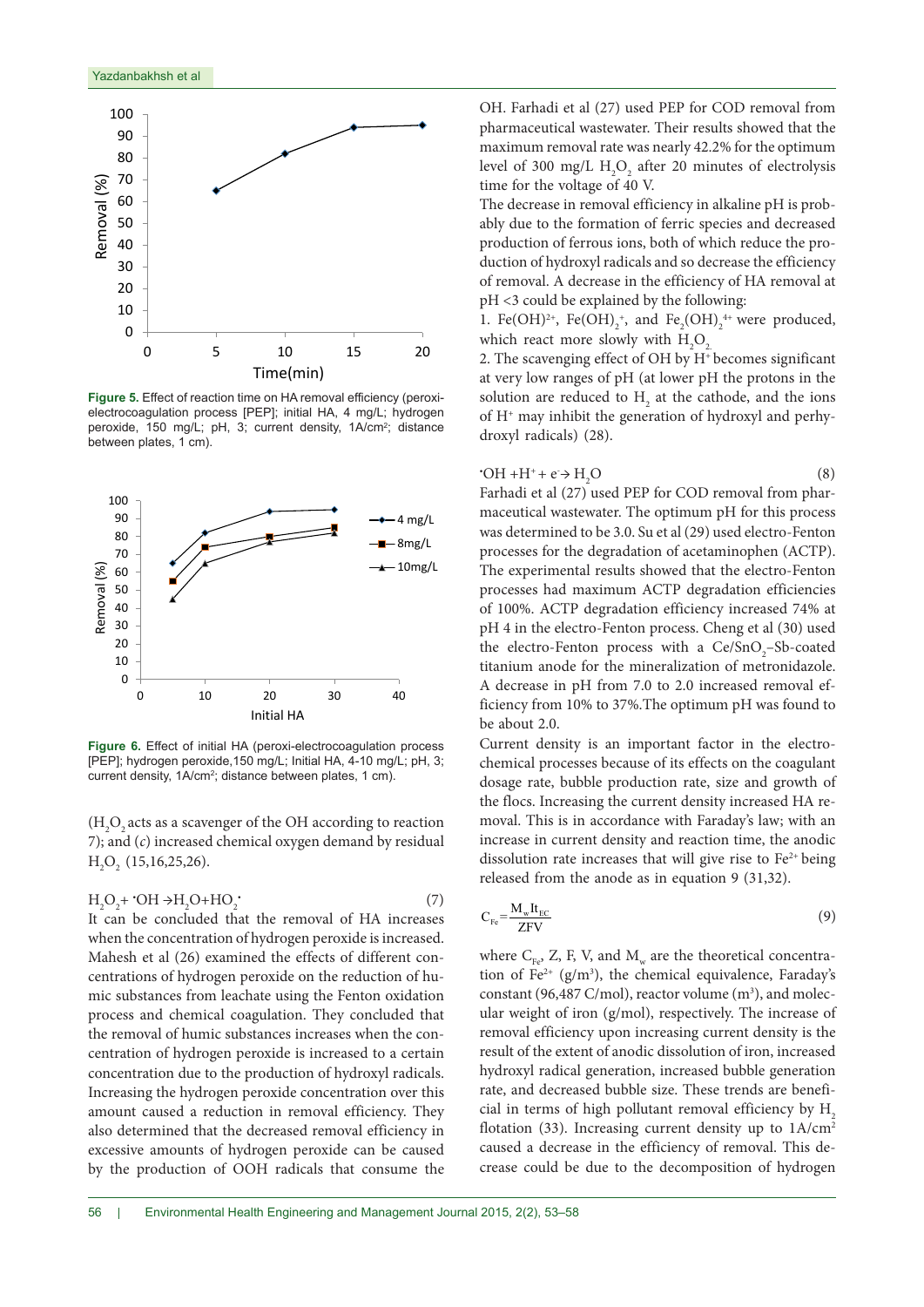peroxide in higher current densities. Wang (34) studied COD removal from real dyeing wastewater by electro-Fenton technology using an activated carbon fiber cathode. In this study, 75% COD removal was achieved under the optimum conditions of current density= 32 mA/cm<sup>2</sup>,  $pH = 3.0$ , Fe<sup>2+</sup>= 2 mM/L, and T= 20°C (34). Vasudevan et al (35) studied the removal of copper by electrochemically-assisted coagulation. Their results showed that the optimum removal efficiency of 96.6% was achieved at a current density of 0.05A/dm2 and a pH of 7.0. Babuponnusami and Muthukumar (36) used the electro-Fenton process for the advanced oxidation of phenol. Their results showed 62.5% phenol degradation for the EF process at 16 mA/cm<sup>2</sup> in 60 minutes. Increasing current density from 0 to 16 mA/cm<sup>2</sup> offered faster phenol degradation and COD removal. The important economical parameter in PEP is electrical energy consumption which is the major operating cost of the electrochemical process. The minimum amount of energy consumption was 10 kWh (kg HA)−1 at a current density of  $1\text{A/cm}^2$  for a 20 minutes reaction time that was calculated using the following equation:

$$
E = UItEC
$$
 (10)

where  $E$  is the electrical energy in Wh,  $U=$  the cell voltage in volt (V), I= the current in ampere (A), and  $t_{EC}$  is the time of EC process per hour.

Reactive time influences the treatment efficiency of PEP. To explore the effect of operating time, the optimal conditions of these processes were used, and all processes were started simultaneously. Early on, the pollutant decomposition rate was very high, possibly due to the appropriate amounts of Fe (II) and hydrogen peroxide used to produce hydroxyl radicals. It was observed the percentage of HA removal was higher for PEP at 20 minutes, pH= 3.0, and current density 1A/cm2 . The decrease of HA as a function of elapsed time might be caused by the production of Fe2+ or Fe3+ ions from iron and the formation of OH, because by adding  $H_2O_2$  into the system, hydrogen peroxide is catalyzed by ferrous ion to produce hydroxyl radicals, and a reaction is propagated from ferrous ion regeneration mainly by the reduction of the produced ferric species with hydrogen peroxide. Therefore, the dosage of  $H_2O_2$  could enhance the performance of these processes. Ruppert et al (37) investigated the mineralization of several organic matters by hydroxyl radicals. They reported that organic material only affected the behavior of ferrous ions. Ferrous ions compete with organic material for the use of hydroxyl radicals. At low concentrations of organic material, ferrous ions react with hydroxyl radicals and reduce the amount of them in the environment. In the absence of organic compounds, hydrogen peroxide is decomposed slowly by ferric ions. Excessive amounts of organic matter prevent the reaction between ferrous ions and hydroxyl radicals with the increase in reactivity between ferrous ions and hydrogen peroxide.

# **Conclusion**

The PEP was tested on HA synthetic wastewater, and the effects of operational parameters such as pH, amount of hydrogen peroxide, current density, and reaction time on HA removal efficiency were investigated. The HA removal efficiency that was achieved using PEP was 98% for the initial HA concentration of 4 mg/L. The ferric hydroxide and hydroxyl radical generated in the cell can decrease the HA present in the wastewater. The optimal conditions for the process were determined to be current density = 1A/ cm2 , hydrogen peroxide concentration= 150 mg/L, reaction time= 20 minutes, mean energy consumption= 10 kWh (kg HA)−1, and pH=3.0. Finally, given the results ultimately obtained in this research, it became clear that the process is technologically feasible.

# **Ethical issues**

Ethical issues (including plagiarism, informed consent, misconduct, data fabrication and/or falsification, double publication and/or submission, redundancy, etc.) have been completely observed by the authors.

#### **Competing interests**

The authors have declared that no competing interests exist.

# **Authors' contributions**

All authors contributed equally, and all authors participated in the data acquisition, analysis, and interpretation. All authors critically reviewed, refined, and approved the manuscript.

# **References**

- 1. Jacangelo JG, Demarco J, Owen DM, Randtke SJ. Selected processes for removing NOM: an overview. J Am Water Works Assoc 1995; 87(1): 64-77.
- 2. Katsumata H, Sada M, Kaneco S, Suzuki T, Ohta K, Yobiko Y. Humic acid degradation in aqueous solution by the photo-Fenton process. Chem Eng J 2008; 137(2): 225-30.
- 3. Magdaleno GB, Coichev N. Chemiluminescent determination of humic substances based on the oxidation by peroxymonosulfate. Anal Chim Acta 2005; 552(1-2): 141–46.
- 4. Panyapinyopol B, Marhaba TF, Kanokkantapong V, Pavasant P. Characterization of precursors to trihalomerthanes formation in Bangkok source water. J Hazard Mater 2005; 120(1-3): 229-36.
- 5. Yoon Y, Lueptow RM. Removal of organic contaminants by RO and NF membranes. J Memb Sci 2005; 261(1-2): 76-86.
- 6. Abdelwahab O, Amin NK, El-Ashtoukhy ES. Electrochemical removal of phenol from oil refinery wastewater. J Hazard Mater 2009; 163(2-3): 711–6.
- 7. Apaydin O, Kurt U, Gonullu MT. An investigation on the treatment of tannery wastewater by electrocoagulation. Global Nest Journal 2009; 11(4): 546-55.
- 8. Enric B, Ignasi S, Mehmet A. Electro-Fenton process